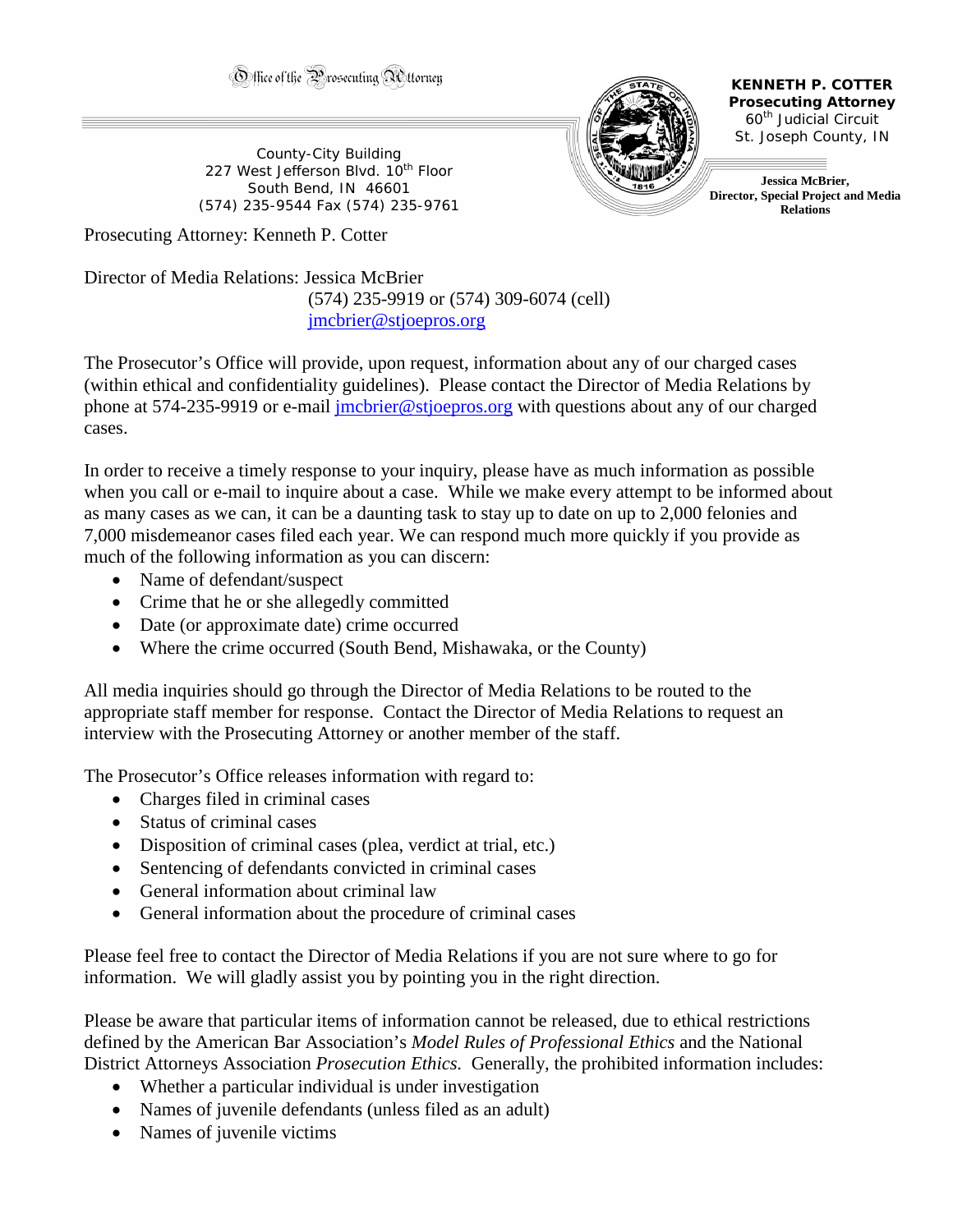- Details of cases filed in Juvenile Court (unless opened to the public by the Judge or waived to adult court)
- Names of victims of sexual assault (adult or child)
- Contact information for victims
- Whether a suspect has been charged or convicted in a previous case/cases
	- o Call or visit the St. Joseph County Clerk's Office in the Courthouse to look up this information
- Further information not included in the charging documents, as specified in the American Bar Association's *Model Rules of Professional Conduct* (see below)

## *Model Rules of Professional Conduct*, Rule 3.6(a):

"A lawyer who is participating or has participated in the investigation or litigation of a matter shall not make an extrajudicial statement that the lawyer knows or reasonably should know will be disseminated by means of public communication and will have a substantial likelihood of materially prejudicing an adjudicative proceeding in the matter."

*Model Rules of Professional Conduct*, Rule 3.6(b):

"Notwithstanding paragraph (a), a lawyer may state:

(1) The claim, offense, or defense involved and, except when prohibited by law, the identity of the persons involved;

- (2) Information contained in a public record;
- (3) That an investigation of a matter is in process;
- (4) The scheduling or result of any step in litigation;
- (5) A request for assistance in obtaining evidence and information necessary thereto;

(6) A warning of danger concerning the behavior of a person involved, when there is reason to believe that there exists the likelihood of substantial harm to an individual or to the public interest; and

(7) In a criminal case, in addiction to subparagraphs (1) through (6):

- i. The identity, residence, occupation, and family status of the accused;
- ii. If the accused has not been apprehended, information necessary to aid in apprehension of that person;
- iii. The fact, time and place of arrest; and
- iv. The identity of investigating and arresting officers or agencies and the length of the investigation.

The American Bar Association has provided additional comments to further guide attorneys, particularly prosecutors, in the disclosure of information. The following comments list six areas that are to be avoided when discussing a case:

1. The character, credibility, reputation, or criminal record of a party, suspect in a criminal investigation or witness, or the identity of a witness, or the expected testimony of a witness;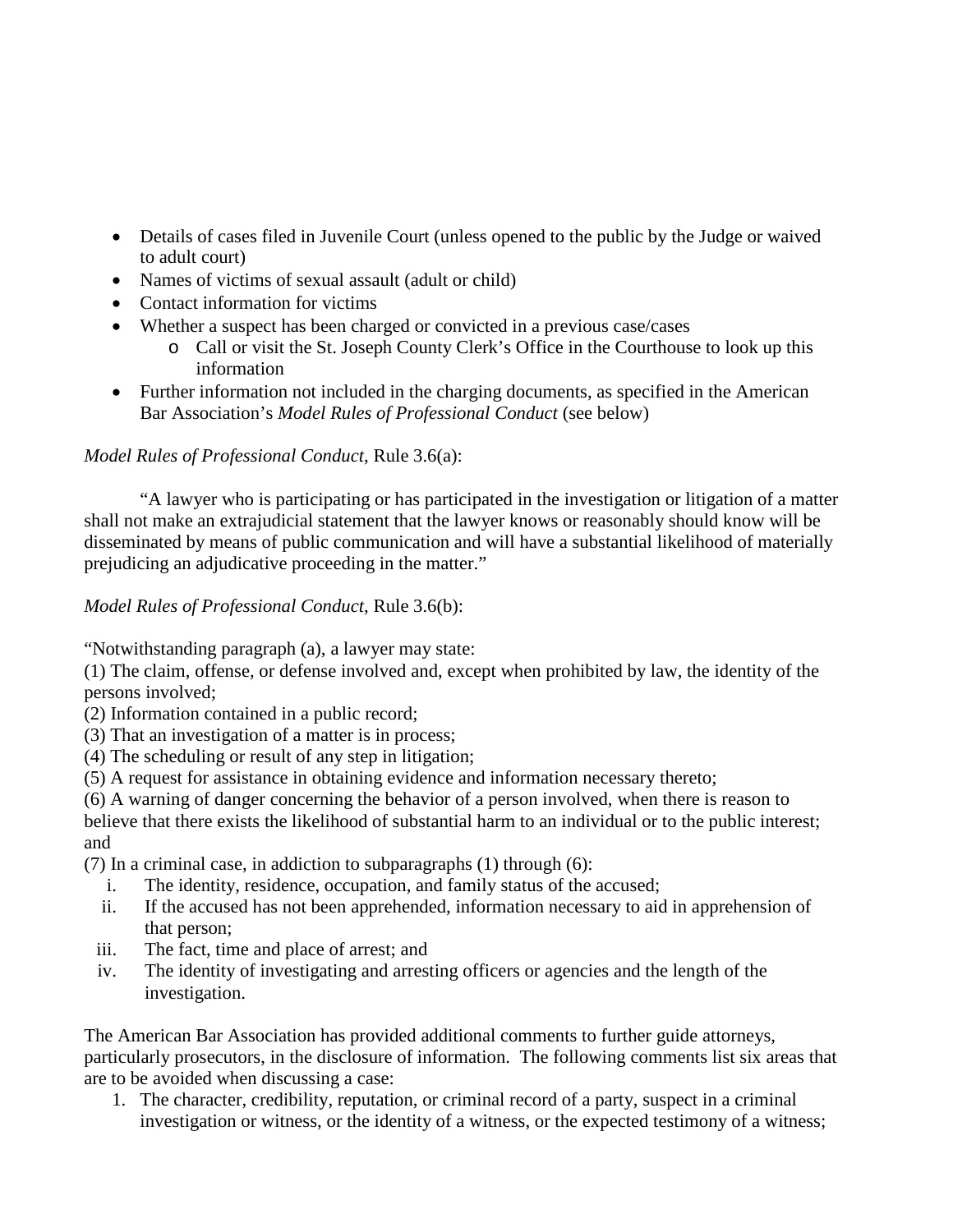County-City Building 227 West Jefferson Blvd. 10<sup>th</sup> Floor South Bend, IN 46601 (574) 235-9544 Fax (574) 235-9761



**KENNETH P. COTTER Prosecuting Attorney** 60th Judicial Circuit St. Joseph County, IN

**Jessica McBrier, Director, Special Project and Media Relations** 

- 2. In a criminal case or proceeding that could result in incarceration, the possibility of a plea of guilty to the offense or the existence or contents of any confession, admission, or statement given by a defendant or suspect or that person's refusal or failure to make a statement;
- 3. The performance or results of any examination or test or the refusal or failure of a person to submit to an examination or test, or the identity or nature of physical evidence expected to be presented;
- 4. Any opinion as to the guilt or innocence of a defendant or suspect in a criminal case or proceeding that could result in incarceration;
- 5. Information that the lawyer knows or reasonably should know is likely to be inadmissible as evidence in a trial and that would, if disclosed, create a substantial risk of prejudicing an impartial trial; or
- 6. The fact that a defendant has been charged with a crime, unless there is included therein a statement explaining that the charge is merely an accusation and that the defendant is presumed innocent until and unless proven guilty.

Additionally, under Administrative Rule 9(g) as codified by the Indiana Supreme Court and the Indiana State Court Administration, the Prosecutor's Office is prohibited from distributing certain specified identifying information about defendants, victims, and witnesses of crime.

## *Model Rules of Professional Conduct*, Rule 3.8 (f):

"The prosecutor in a criminal case shall, except for statements that are necessary to inform the public of the nature and extent of the prosecutor's action and that serve a legitimate law enforcement purpose, refrain from making extrajudicial comments that have a substantial likelihood of heightening public condemnation of the accused…"

*NDAA National Prosecution Standards*, Third Edition, Rule 2-14.2, "Balancing Interests"

"The prosecutor should strive to protect both the rights of the individual accused of a crime and the needs of citizens to be informed about public dangers and the conduct of their government…."

## *NDAA National Prosecution Standards*, Third Edition, Rule 2-14.1, "Media Relations"

"The prosecutor should seek to maintain a relationship to the media that will facilitate the appropriate flow of information to and from the public. An appropriate and professional relationship with the media is necessary to promote public accountability and transparency in government."

During Office hours, please contact the Prosecutor's Office Director of Media Relations to inquire about the release of information in cases handled by these multi-jurisdictional, specialty units. After Office hours, the release of information is handled either by the Specialty Unit itself or by the Public Information Officer for the originating police agency.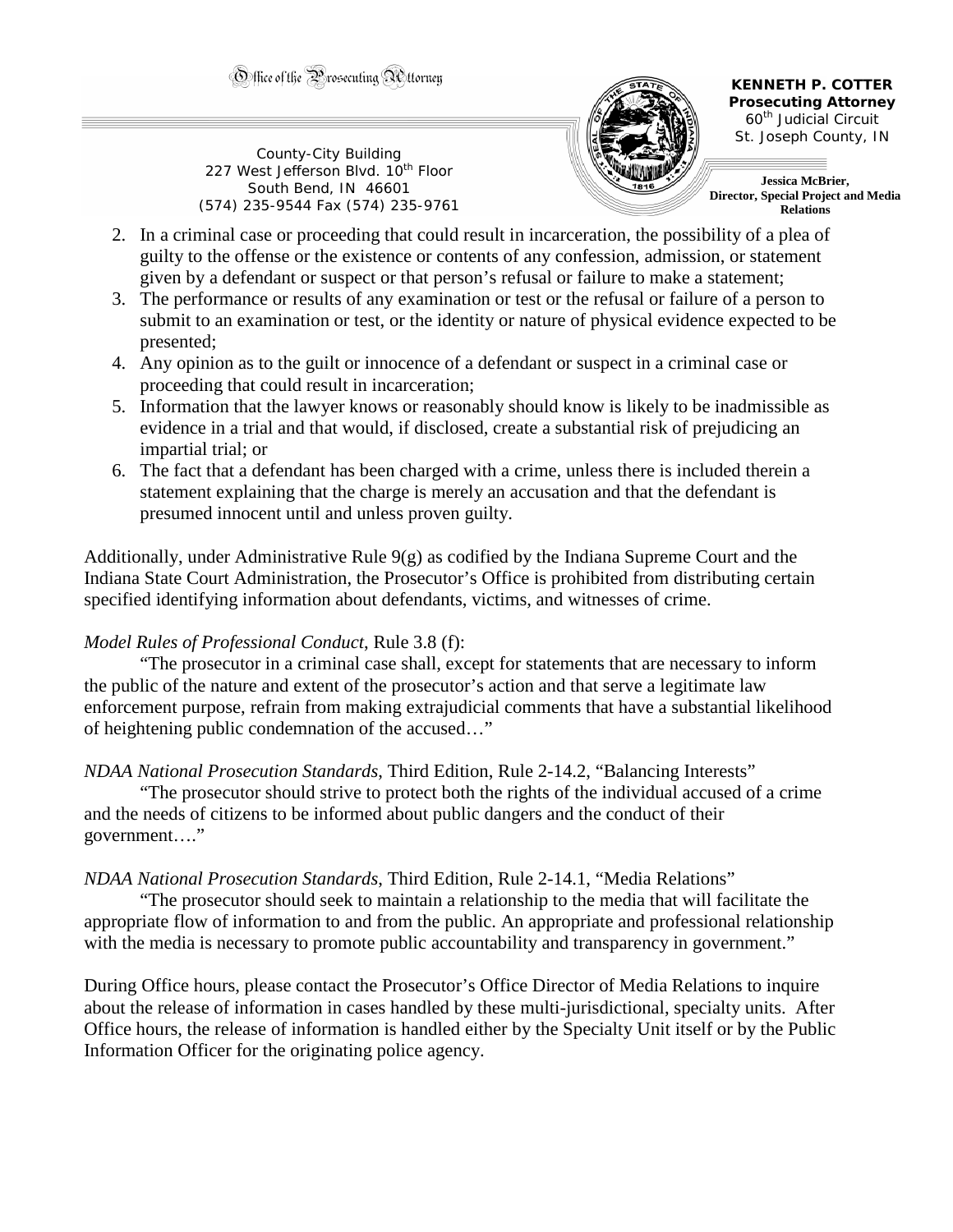## **How does the process of charging a person with a crime work?**

- 1. Police agency receives a complaint.
- 2. Police agency investigates the complaint
- 3. Police agency may contact Prosecutor's Office for consultation.
- 4. Police agency writes a report.
- 5. Police report is forwarded to the Prosecutor's Office for review. Officers may also meet with a prosecutor.
- 6. One of three things happens:
	- a. No crime can be charged case is not prosecuted.
	- b. Crime may have occurred case is returned to investigator for supplemental investigation.
	- c. Probable cause exists that a crime occurred and was committed by the suspect listed in the police report – criminal charges are filed.
- 7. When criminal charges are filed, the Prosecutor's Office sends the charging documents and an affidavit of facts to a Judge
- 8. The Judge will review them and determine if probable cause does indeed exist to charge the person with a crime.
- 9. If the Judge finds that there is probable cause, the Judge signs the charging documents and also sets the bond for the defendant (Murder is the only charge for which a defendant can be held without bond).

## **After the Prosecutor's Office receives a police report, how long does it take before charges are filed?**

- 1. If the suspect is arrested, charges must be filed within 48 hours or the suspect must be released.
- 2. If the suspect is not in custody, charges will be filed as soon as possible based upon the severity of the crime, the danger to the community if the suspect remains free, and the number of crime reports pending charging.

## **When charges are filed, what happens next?**

- 1. If the defendant is in custody, he or she will be arraigned the next day that court is in session.
- 2. If the defendant is not in custody, either a Summons to Appear or an Arrest Warrant will be issued.
	- a. If a Summons to Appear is issued, the defendant will be arraigned on the date listed on the summons.
	- b. If an Arrest Warrant is issued, the defendant will be arraigned following his or her arrest.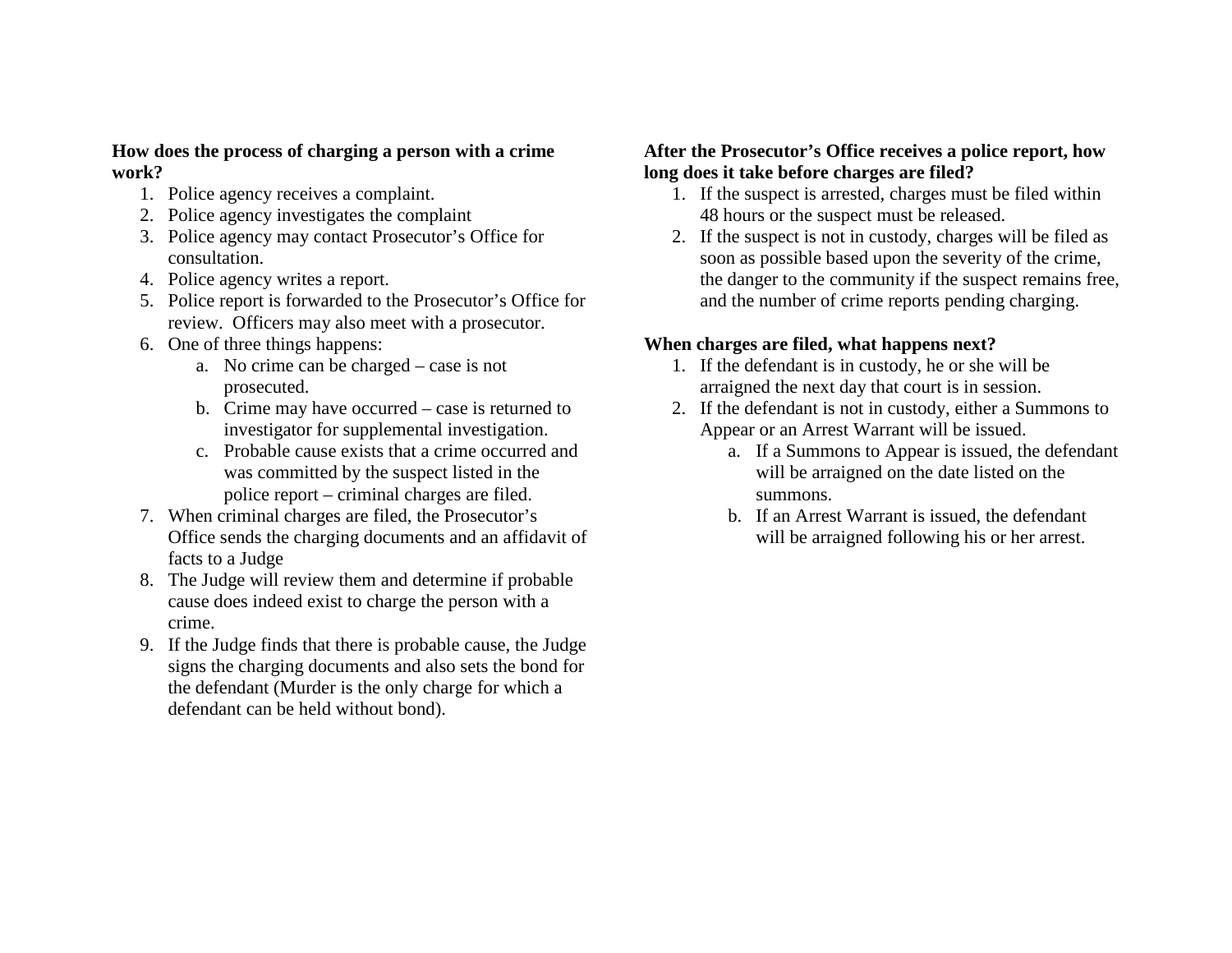## **What is an "arraignment?"**

In St. Joseph County, arraignments occur in the second floor courtroom in the 1855 Courthouse in South Bend (112 South Lafayette Street). Defendants who are in the custody of the county jail are arraigned via closed circuit television; the defendants remain at the county jail and communicate with the Judge or Magistrate via the closed circuit connection.

During an arraignment, several things occur. A Magistrate will:

- Read the criminal charges to the defendant
- Inform the defendant of the amount of the bond
- Determine if the defendant will hire private counsel or will need the Court to assign a public defender
- Assign the case to the Judge who will handle the case on a permanent basis and set a date for the Initial Hearing

# **The Prosecutor's Office is in charge of several investigative**

**units.** When a case is assigned to one of these units for investigation, the Prosecutor's Office is responsible for all media contact:

- **County Metro Homicide Unit (CMHU)**
	- o Investigates homicides, suspicious deaths, and injuries so serious that the victim may die as a result
- **Special Victims Unit (SVU)**
	- o Investigates domestic violence and sexual assault/rape, as well as child sexual/physical abuse and neglect
- **Fatal Crash Team (FACT)**
	- o Investigates every fatal car crash in the County where there is a surviving driver
	- o Investigates crashes involving serious bodily injury where intoxication, drug usage or recklessness may be a factor
	- o Investigates other crashes at request of the jurisdiction without regard to above criteria upon request of the Chief or Sheriff
- **Cybercrimes Unit**
	- o Housed with the St. Joseph County Detective's Bureau, this unit investigates cases involving technology and child exploitation
	- o It is affiliated with Indiana Internet Crimes Against Children (ICAC) Taskforce and the FBI Cybercrime Taskforce
	- o Involves a joint effort between the Prosecutor's Office and the St. Joseph County Police Department and has been in operation since 2011
- **Drug Investigations Unit (DIU)**
	- o Focuses on violent drug trafficking, major drug distribution, and drug overdose investigations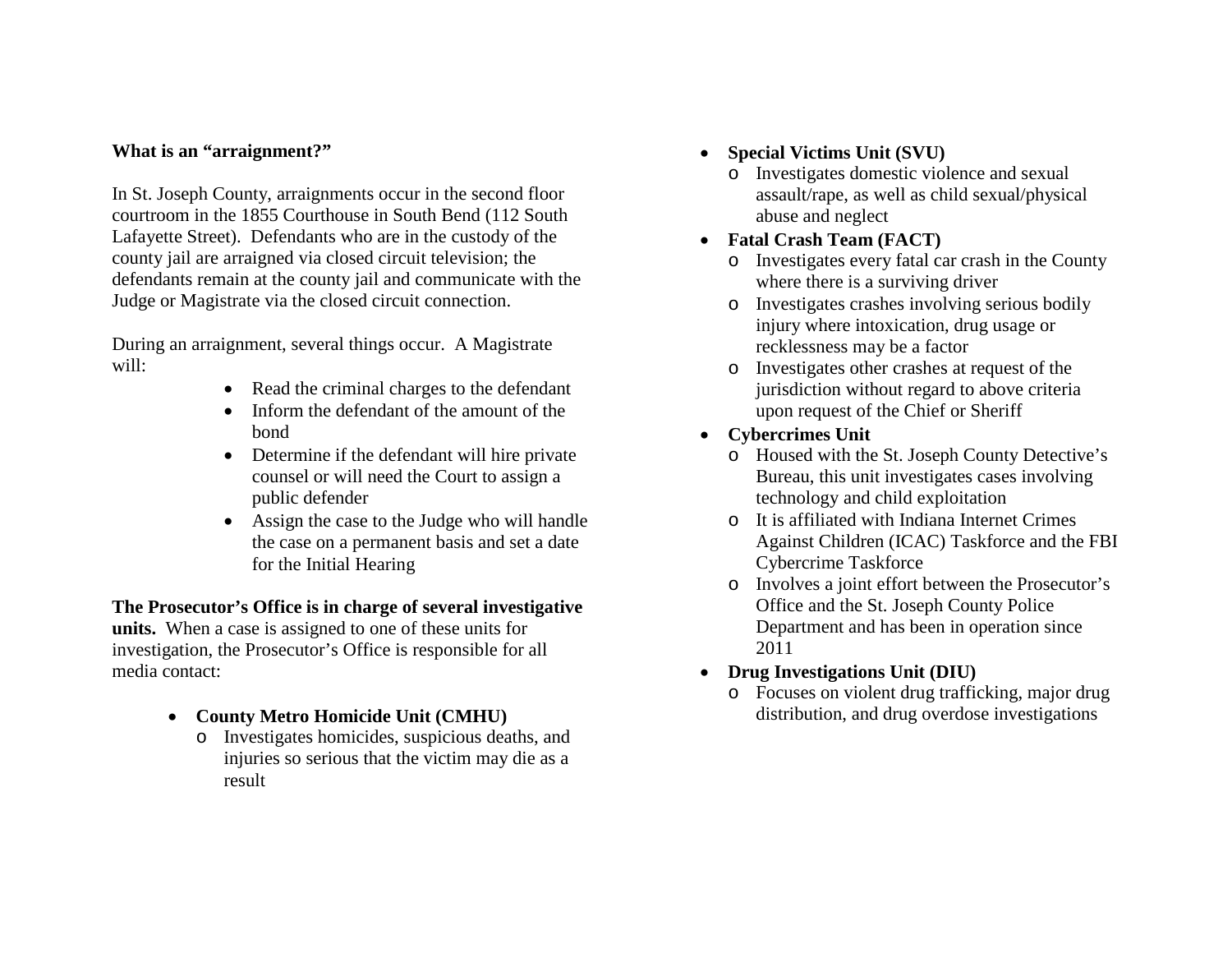**Contact the Prosecutor's Office Media Relations Director for all inquiries involving one of these Units.** If it is appropriate for you to speak directly with a staff member assigned to the respective unit, the Media Relations Director will facilitate that contact.

## **What documents are filed with the Court by the Prosecutor when an accused person is charged with a crime?**

- Criminal Information:
	- o This document lists the charges that the State is filing against the defendant, including the appropriate Indiana Code sections.
- Supplemental Affidavit in Support of Probable Cause:
	- o This document gives the details of the criminal act that are necessary to demonstrate to the Court that probable cause exists to charge the defendant with a crime.

While we are happy to provide you with information about criminal cases when we are able to do so, please understand **that ethical standards govern what information a Prosecutor and his staff may disseminate about a case**.

There is often information that may be of interest to the public, but is not appropriate for release by the Prosecutor or his staff.

> • If a matter is under investigation by any local law enforcement agency, we will confirm that the investigation is ongoing, but cannot divulge details as this could jeopardize the investigation and any future prosecution of the matter.

- If criminal charges have been filed against an adult, we can forward the Criminal Information and the Supplemental Affidavit in Support of Probable Cause documents to you.
- If a minor (under age 18) has been taken into custody for delinquency (committing an act that would be a crime if committed by an adult), the matter is handled through the Juvenile Court. Most documentation in juvenile cases is confidential; therefore, details of the cases often are not available to the public.
- If a minor (under age 18) has been charged as an adult, we can forward the Criminal Information document to you. If a minor is charged initially as a child then waived to "adult court," probable cause will have been determined in a hearing by the Juvenile Court, therefore no Supplemental Affidavit in Support of Probable Cause will be filed.

#### **The following types of information can be disseminated by a Prosecutor and his staff, once criminal charges have been filed:**

- The name, age, residence, occupation, family status, and citizenship of a person charged with a crime;
- The substance or text of a charge such as complaint, indictment, information, and, where appropriate, the identity of the complainant;
- The existence of probable cause to believe that the accused committed the offense charged;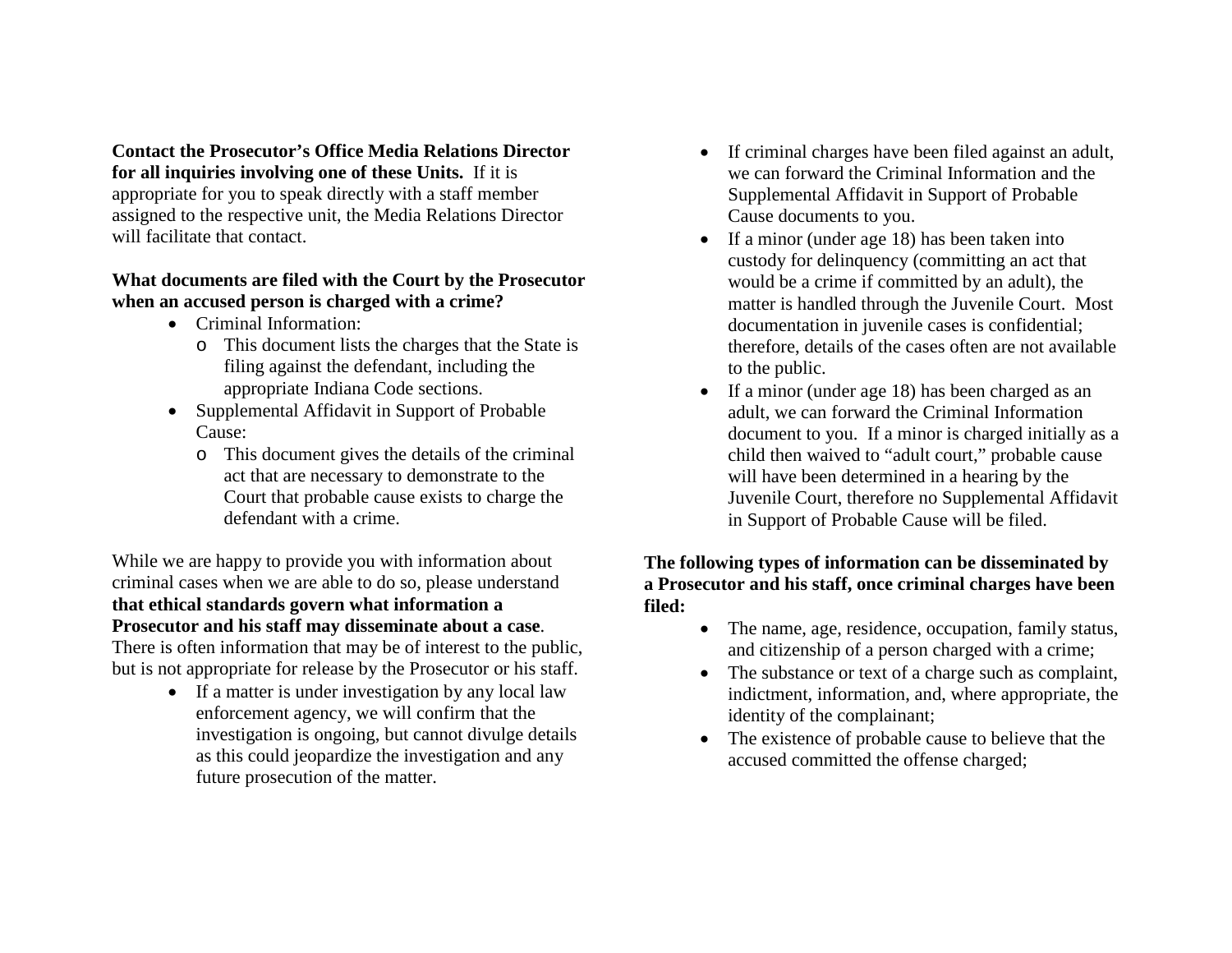- The identity of the investigating and arresting agency, the length and scope of the investigation, the thoroughness of the investigative procedures, and the diligence and professionalism of the law enforcement personnel in identifying and apprehending the accused;
- The circumstances immediately surrounding the arrest, including the time and place of arrest, the identity of the arresting officer or agency, resistance, pursuit, possession, and use of weapons, and a description of items seized at the time of arrest or pursuant to a search warrant; and
- Matters which are of public record, the disclosure of which could serve the public interest, including correction and/or clarification of any misleading statements, or misrepresentations of any record by other persons.

**There are certain types of information in criminal cases that should not be disseminated, unless necessary in order to fulfill other ethical obligations concerning release of information, by a Prosecutor or his staff due to ethical standards**. These types of information include:

- Statements as to the character or reputation of an accused person or a prospective witness;
- Admissions, confessions, or the contents of a statement or alibi attributable to an accused person;
- The performance or results of tests or the refusal of the accused to take a test;
- Statements concerning the credibility or anticipated testimony of prospective witnesses;
- The possibility of a plea of guilty to the offense charged or to a lesser charge or other disposition; and
- Information about tactics, strategies, or arguments that will be used at trial.

In 2005, Administrative Rule 9 (AR9), written by the Indiana Supreme Court, went into effect. In essence, AR9 requires that prosecutors and other attorneys filing documents with the Court remove certain pieces of information from publicly accessible documents that would place a person in jeopardy of identity theft or other crimes. **Information that is not available at any time for release to the public or media includes, but is not limited to**:

- Dates of birth of the defendant, victim, or witness;
- Social Security Numbers; and
- Address, phone number, or other "specifically identifying information" of an individual person who is a victim of crime or a witness to a crime (this does not include the name of the victim or witness).

The St. Joseph County Prosecutor's Office, in consultation with the Indiana Supreme Court, has also determined that the names of victims of sexual assault crimes will not be disseminated: